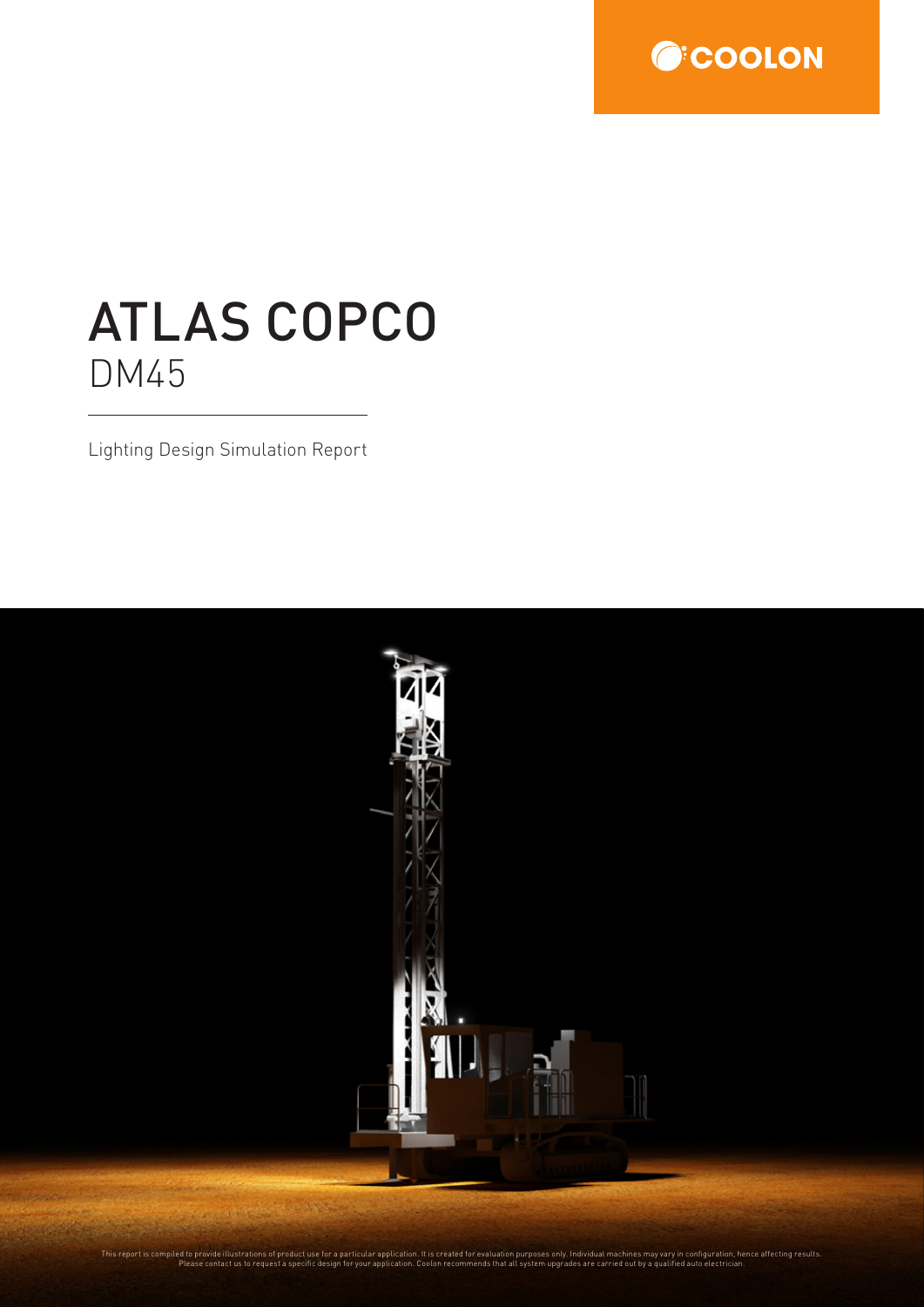





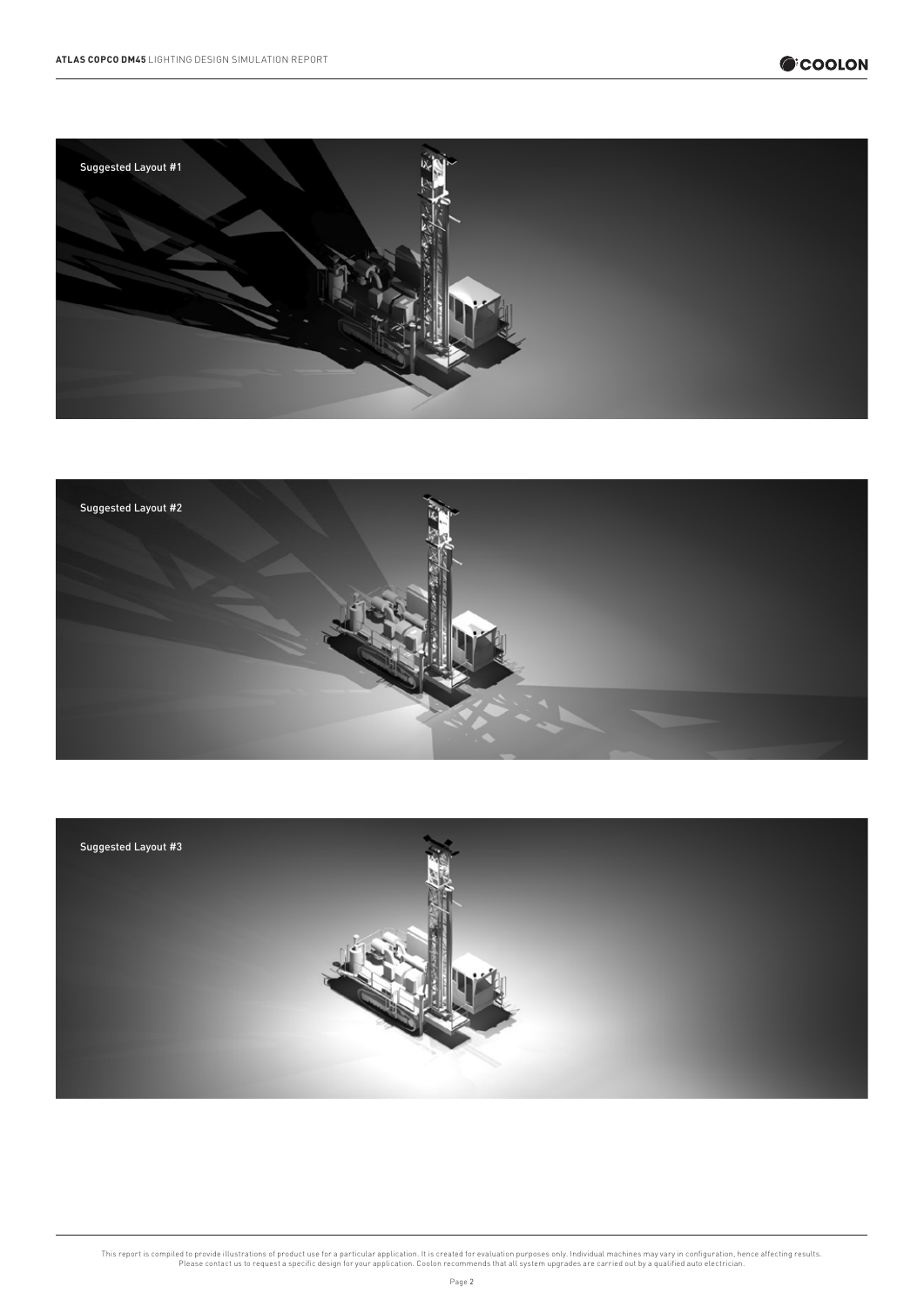## SUGGESTED LAYOUT #1

# Model No. **Luminaire Conservery Conservery Conservery Conservery Conservery Conservery Conservery Conservery Conservery Conservery Conservery Conservery Conservery Conservery Conservery Conservery Conservery Conservery C**

| CP9-M-XML-NOP-MPB-NPS |  |
|-----------------------|--|
|                       |  |

CP9-M-XML-0209-MPB-NPS CP9 Flood Light 0209 - 40° x 18° Beam Angle 1

# CP56-NOP-MPB-NPS CP56 Flood Light No Optics (120° Beam Angle)

CP9-Flood Light No Optics (120° Beam Angle)

| Quantity |  |  |
|----------|--|--|
|          |  |  |
|          |  |  |

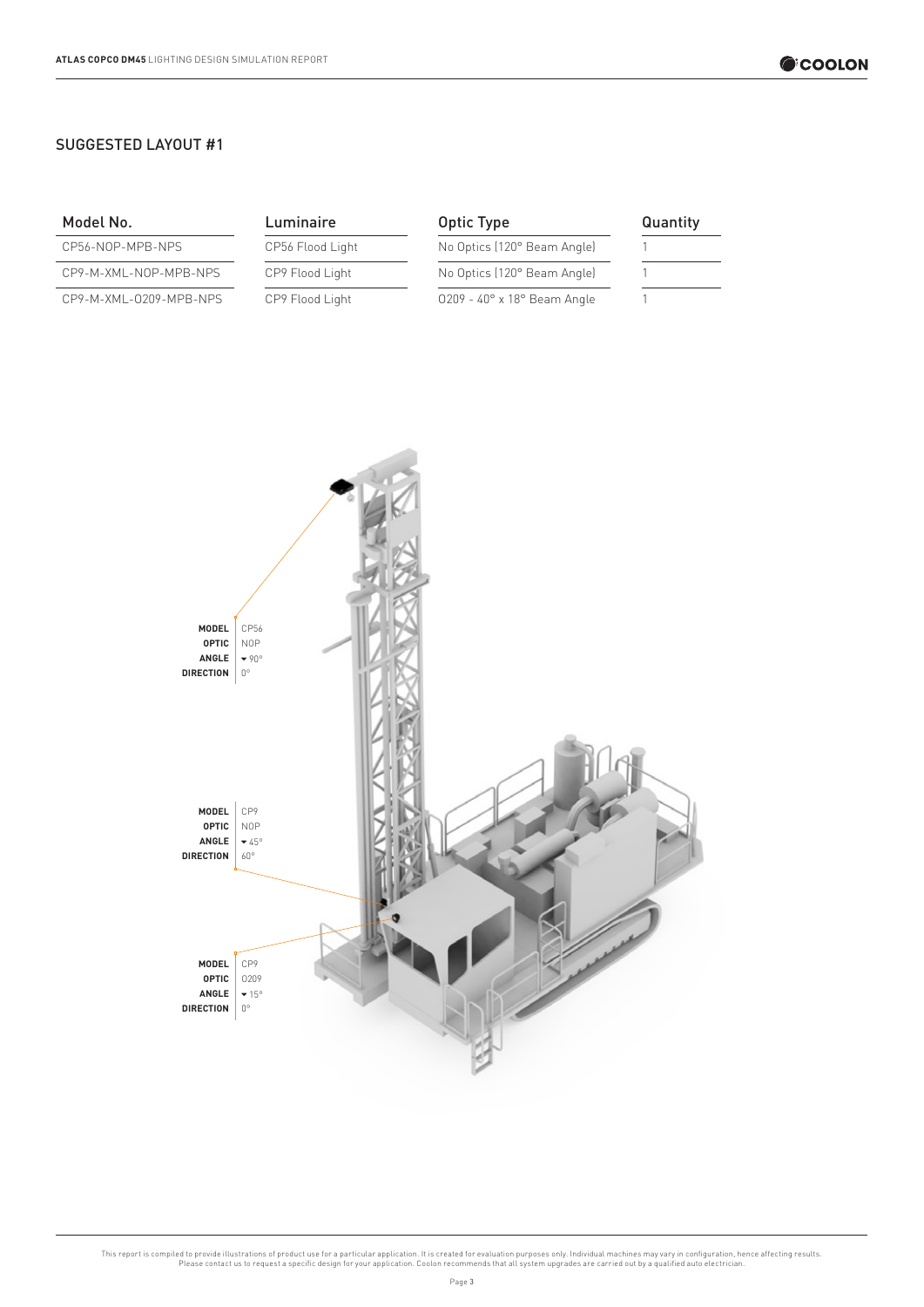



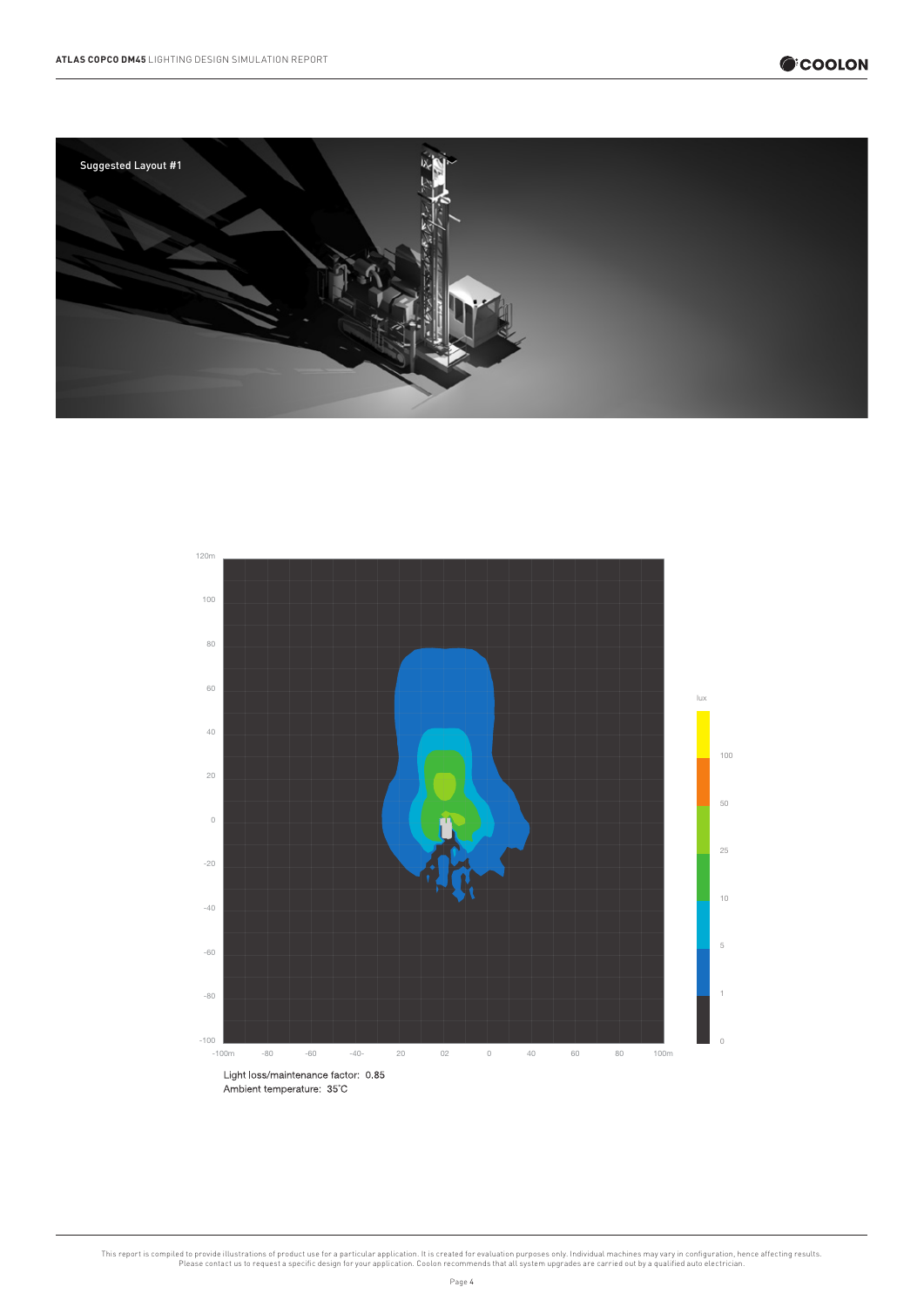## SUGGESTED LAYOUT #2

| Model No.                                                  | Luminaire                                                      | <b>Optic Type</b>                                                                                                    | Quantity     |
|------------------------------------------------------------|----------------------------------------------------------------|----------------------------------------------------------------------------------------------------------------------|--------------|
| CP56-L25-MPB-NPS                                           | CP56 Flood Light                                               | No Optics - 120° Beam Angle                                                                                          | $\mathbf{2}$ |
| CP9-M-XML-NOP-MPB-NPS                                      | CP9 Flood Light                                                | No Optics (120° Beam Angle)                                                                                          | $\mathbf{1}$ |
| CP9-M-XML-0209-MPB-NPS                                     | CP9 Flood Light                                                | 0209 - 40° x 18° Beam Angle                                                                                          | $\mathbf{1}$ |
| MODEL<br><b>OPTIC</b><br>ANGLE<br><b>DIRECTION</b>         | CP56<br><b>NOP</b><br>$\blacktriangledown$ 120°<br>$0^{\circ}$ | MODEL<br>CP56<br><b>OPTIC</b><br><b>NOP</b><br>ANGLE<br>$\blacktriangledown$ 120°<br>$0^{\circ}$<br><b>DIRECTION</b> |              |
| MODEL<br><b>OPTIC</b><br>${\sf ANGLE}$<br><b>DIRECTION</b> | CP9<br>$\sf{NOP}$<br>$\blacktriangledown$ 45°<br>$135^{\circ}$ |                                                                                                                      |              |
| MODEL<br><b>OPTIC</b><br>${\sf ANGLE}$<br><b>DIRECTION</b> | CP9<br>0209<br>$\blacktriangledown$ 15°<br>$0^{\circ}$         |                                                                                                                      |              |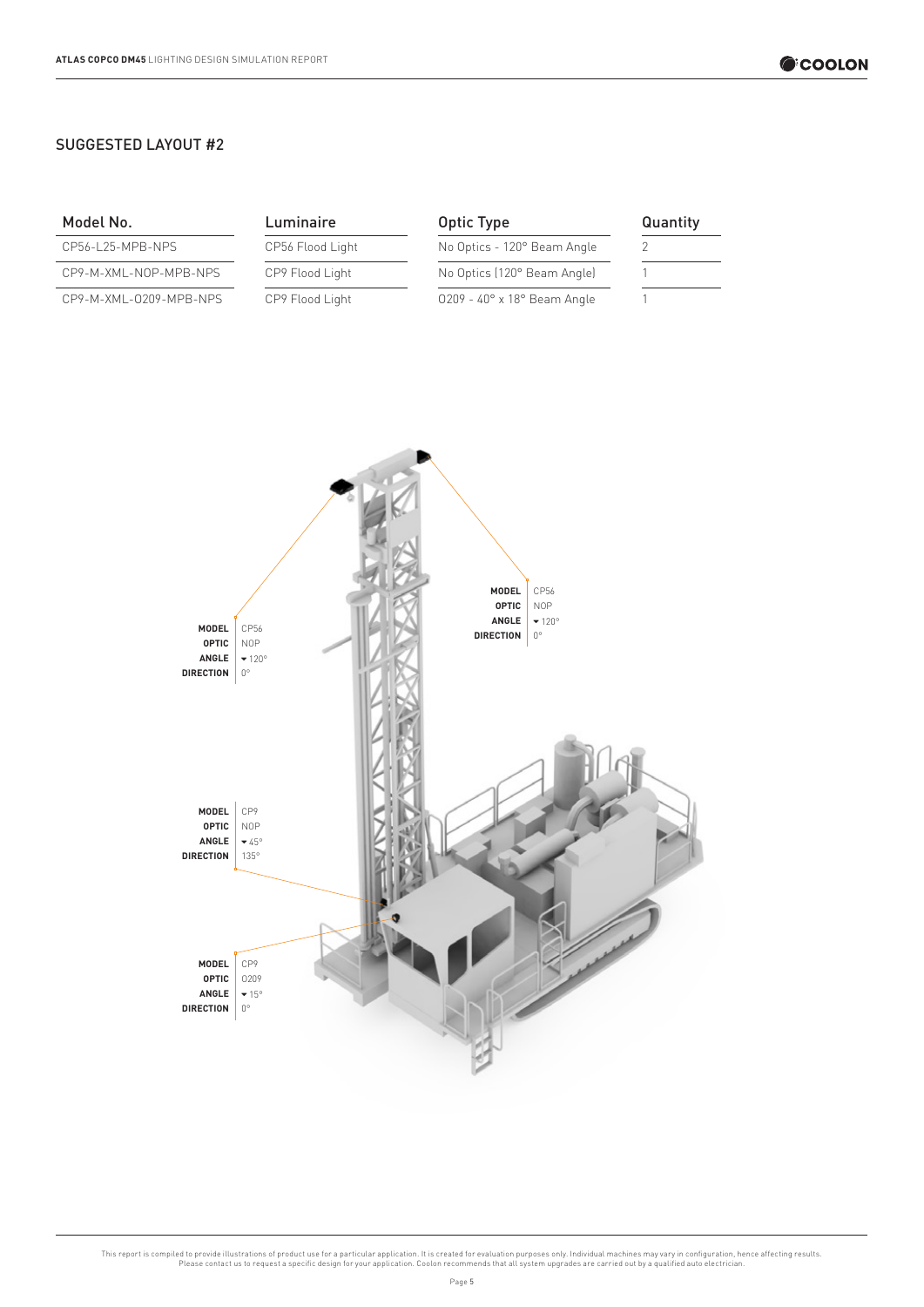



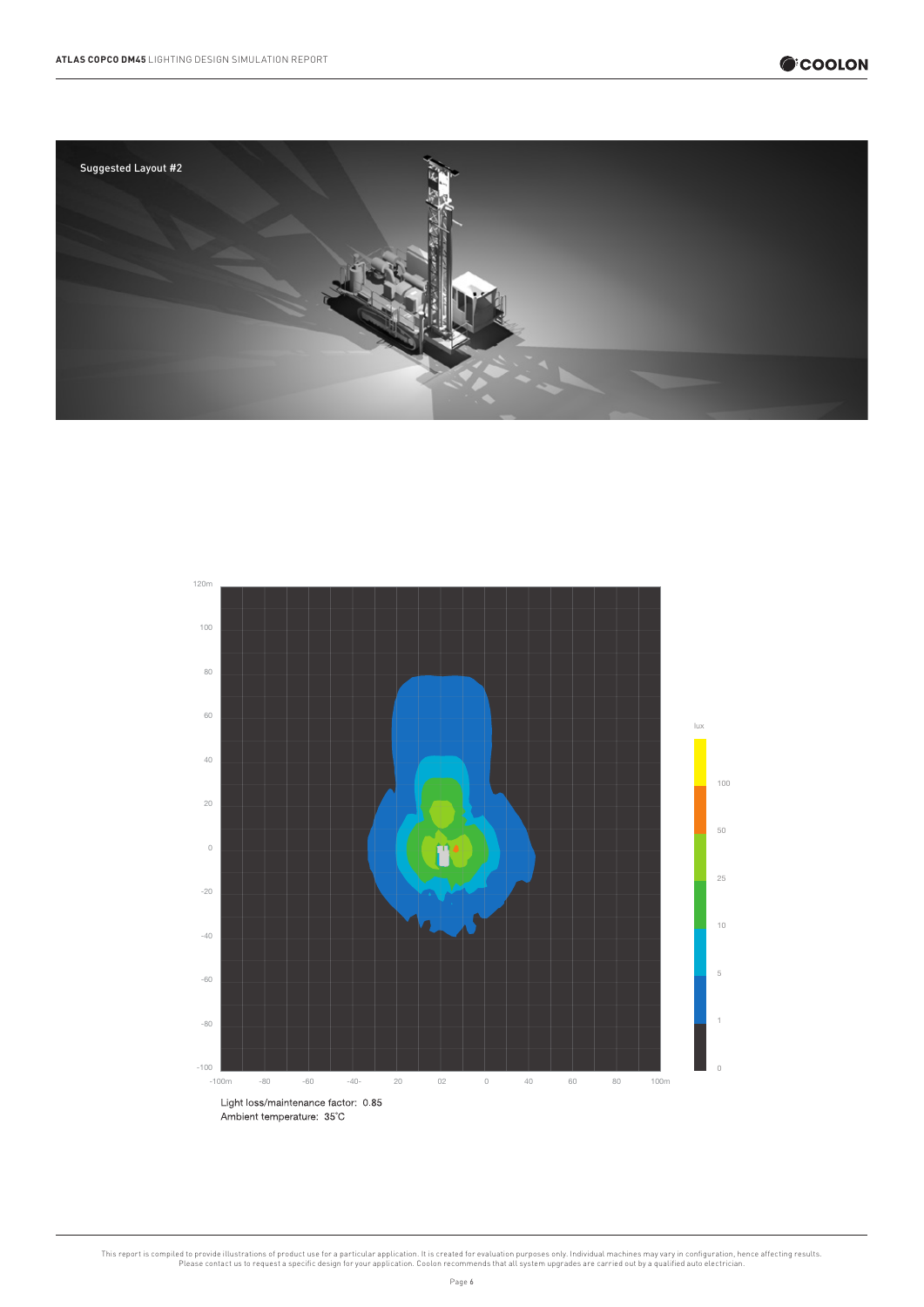# SUGGESTED LAYOUT #3

| Model No.              | Luminaire        | Optic Type                                   | Quantity |
|------------------------|------------------|----------------------------------------------|----------|
| CP56-L25-MPB-NPS       | CP56 Flood Light | $L25 - 50^\circ$ Beam Angle                  |          |
| CP9-M-XML-NOP-MPB-NPS  | CP9 Flood Light  | No Optics (120° Beam Angle)                  |          |
| CP9-M-XML-0209-MPB-NPS | CP9 Flood Light  | $0209 - 40^\circ \times 18^\circ$ Beam Angle |          |

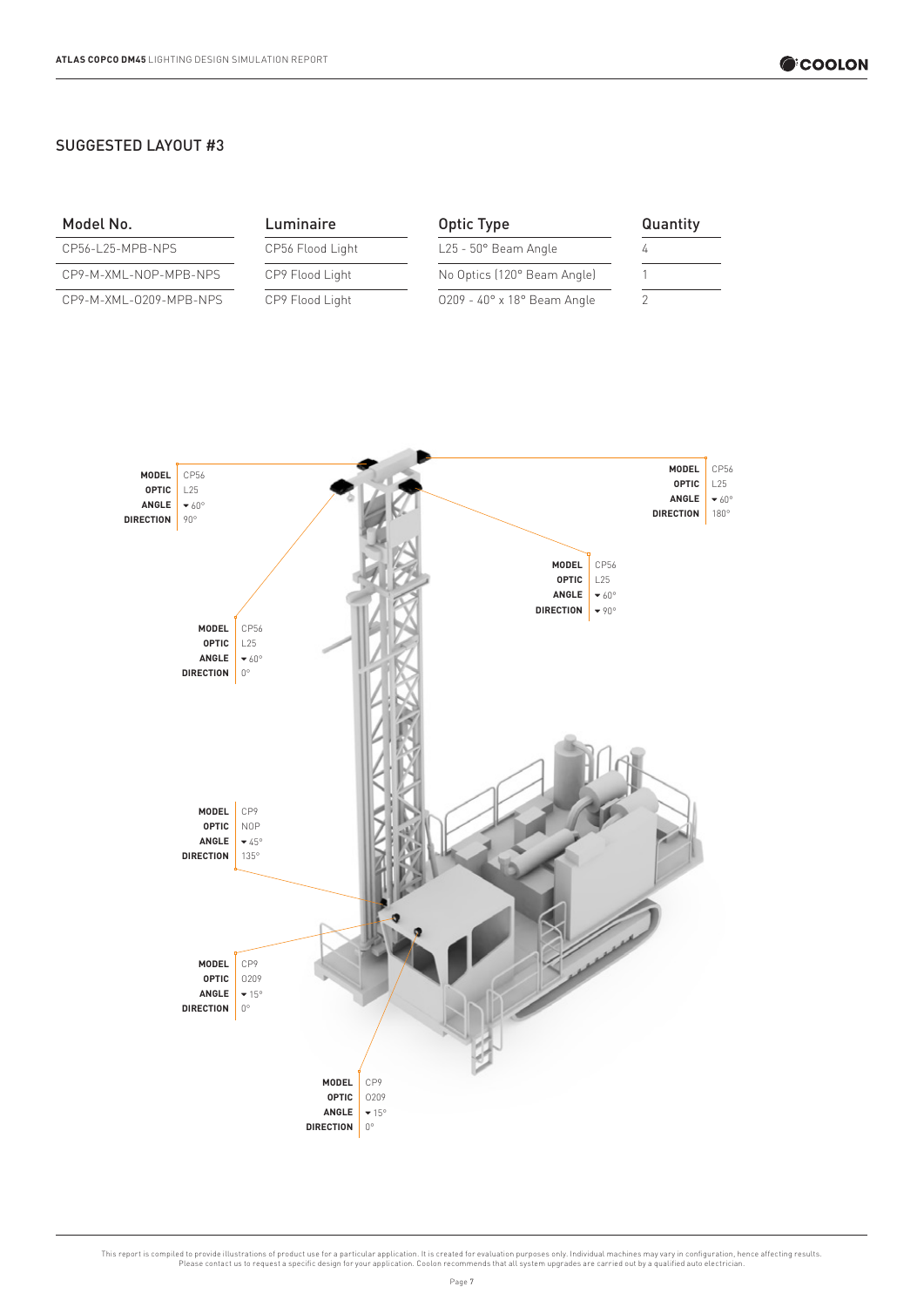



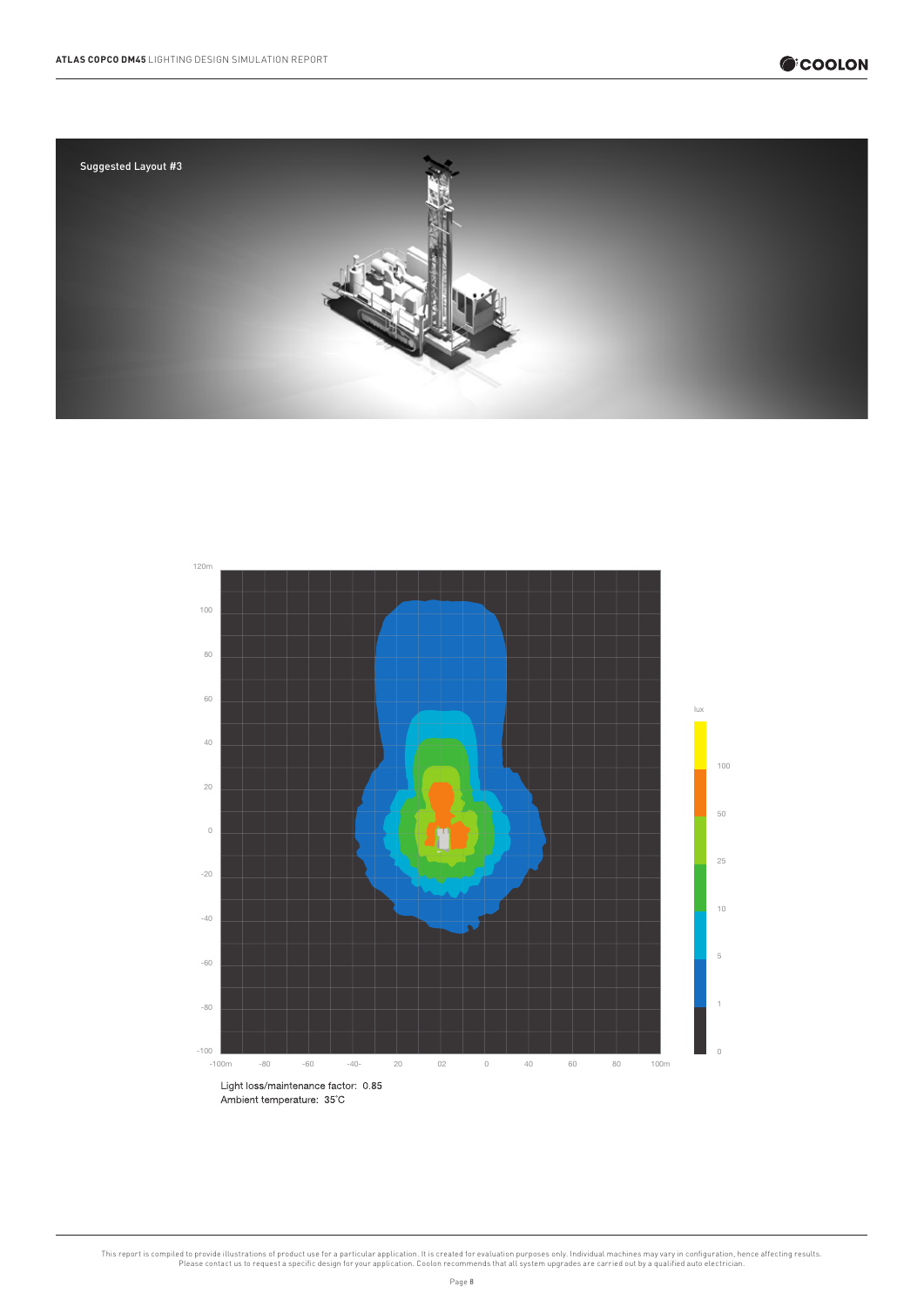

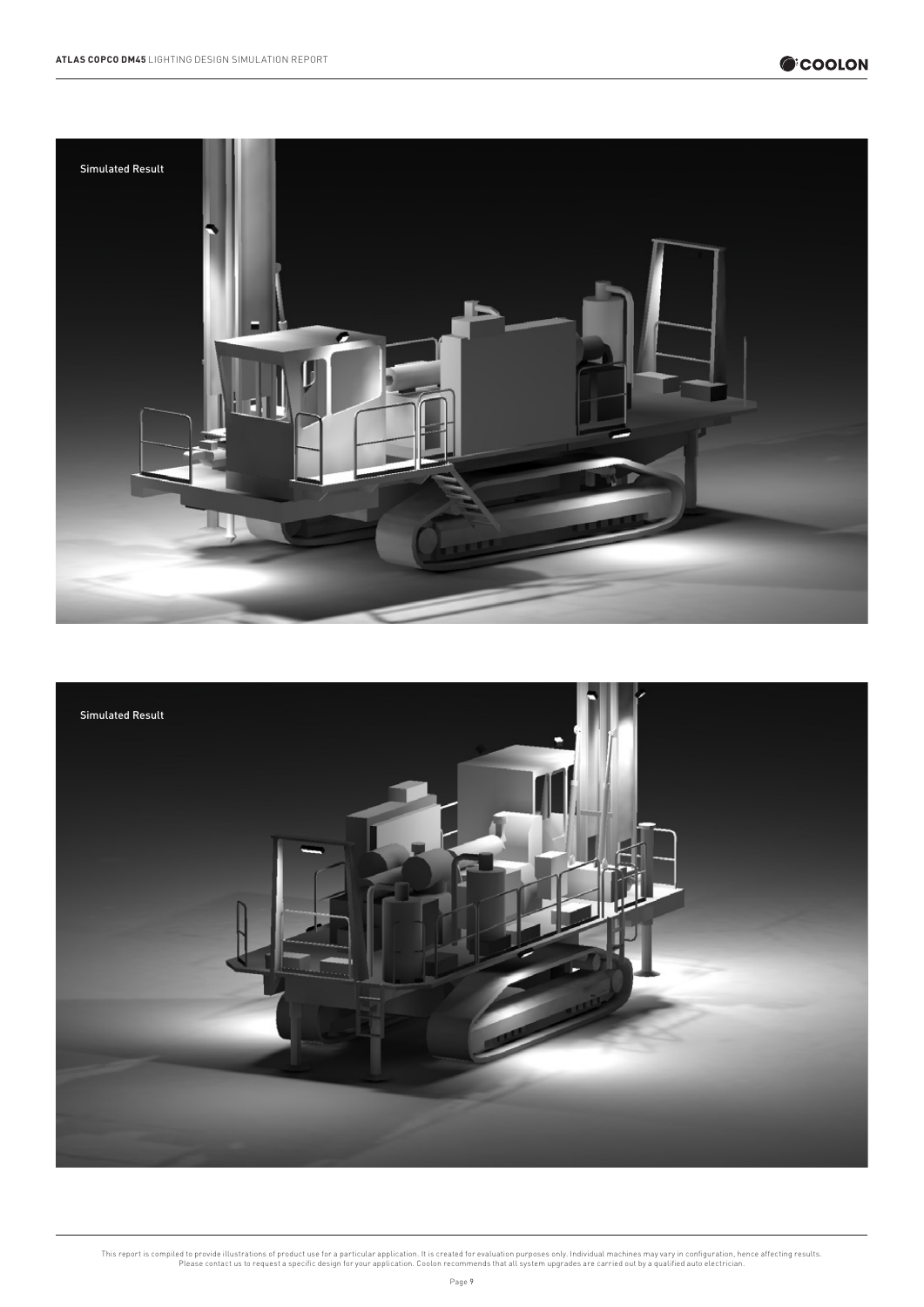

Light loss/maintenance factor: 0.85 Ambient temperature: 35°C